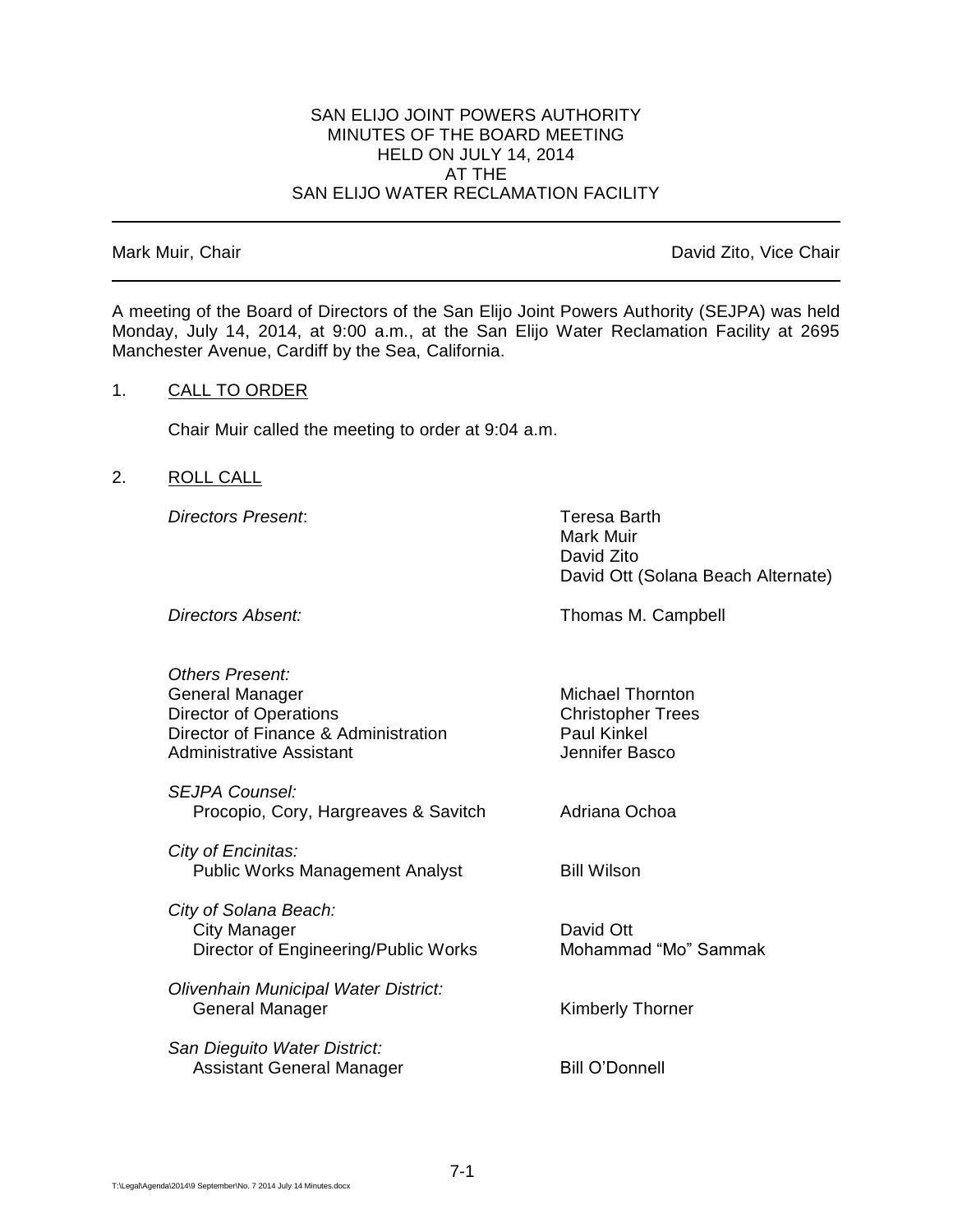| San Elijo Lagoon Conservancy:<br><b>Executive Director/Principal Scientist</b>                         | Doug Gibson                              |  |
|--------------------------------------------------------------------------------------------------------|------------------------------------------|--|
| San Diego County Water Authority:<br><b>Board Chair</b><br><b>Principal Water Resources Specialist</b> | Thomas V. Wornham<br><b>Mark Stadler</b> |  |
| California Department of Water Resources:<br><b>Regional Service Representative</b>                    | Eddie Pech                               |  |

## 3. PLEDGE OF ALLEGIANCE

Chair Muir led the Pledge of Allegiance.

### 4. ORAL COMMUNICATIONS

None

## 5. PRESENTATION OF AWARDS

General Manager Thornton briefed the Board of Directors on the North San Diego County Cooperative Demineralization Project, a collaborative effort between the Olivenhain Municipal Water District (OMWD), San Elijo Lagoon Conservancy, and the SEJPA. The Project includes (1) a planning and feasibility study of potential brackish groundwater demineralization by OMWD for increasing local potable water supplies; (2) water quality and quantity monitoring in the San Elijo Lagoon by the San Elijo Lagoon Conservancy; (3) the construction of a recycled water demineralization facility by the SEJPA; and (4) design and construction of urban runoff collection and treatment by the City of Solana Beach and the SEJPA. The Project was submitted to the San Diego Integrated Regional Water Management (IRWM) program for grant funding through Proposition 84 funding, and subsequently awarded \$1.05 million by the California Department of Water Resources. Thomas Wornham, San Diego County Water Authority Board Chair, presented a check in the amount of \$967,575 for completion of the project components to date. Mr. Wornham stated that this Project is a great example of organizations working together and breaking down barriers.

Mark Stadler informed the Board of Directors that the San Diego IRWM is currently addressing the California drought and supporting 37 projects in the region. Mr. Stadler stated that the San Diego IRWM brings people together and forges partnerships that previously did not exist. Eddie Pech, Regional Service Representative for the California Department of Water Resources, stated that the North County Cooperative Demineralization Project is the kind of project that the State wants to encourage. Finally, Doug Gibson, Executive Director for the San Elijo Lagoon Conservancy, stated that the IRWM brings the right people together to form true collaborations, where changes actually occur.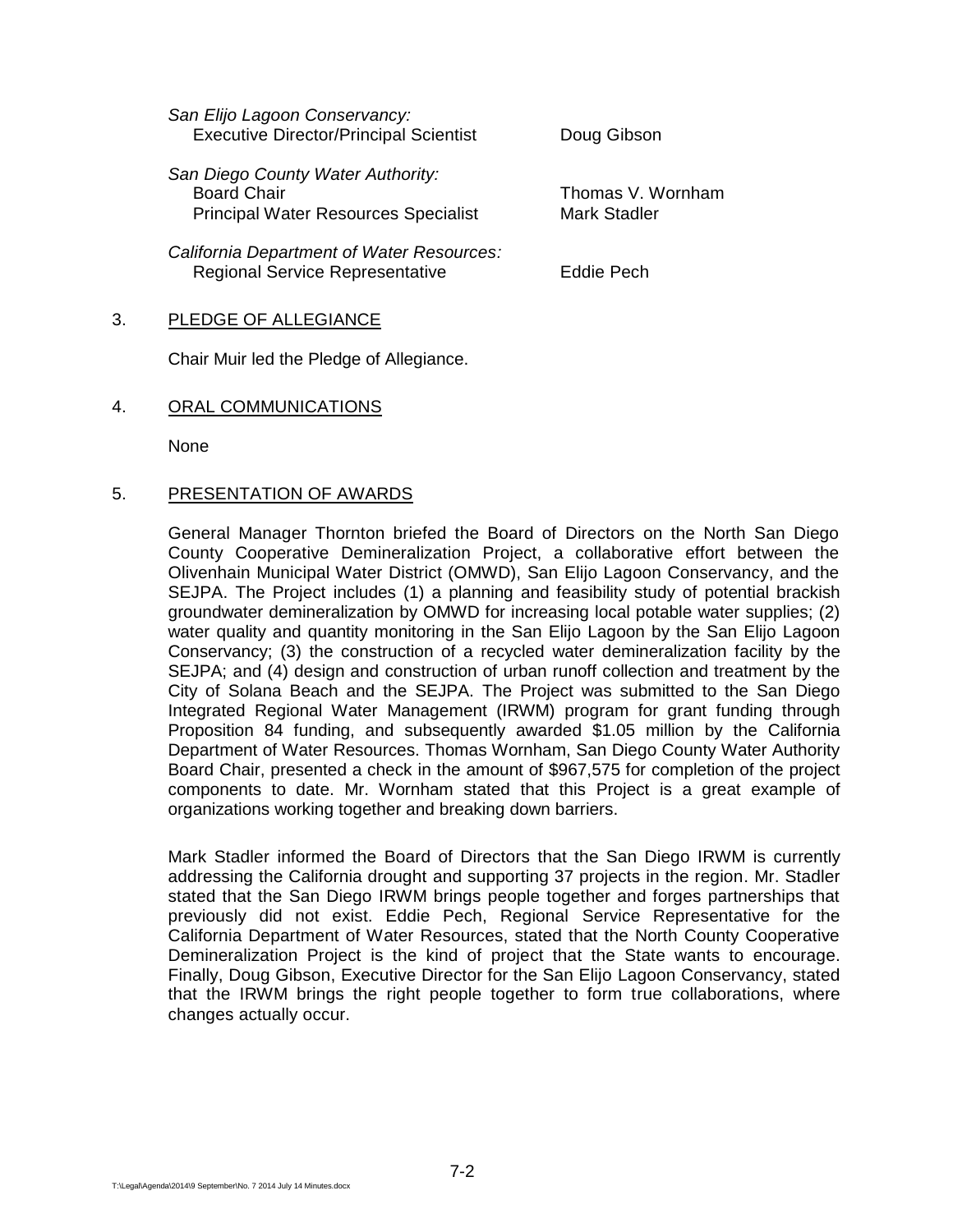## 6. CONSENT CALENDAR

Moved by Board Member Barth and seconded by Vice Chair Zito to approve the Consent Calendar. Board Member Barth abstained from voting on Agenda Item No. 7 because she did not attend the June 9, 2014 meeting.

Motion carried with the following vote of approval:

| AYES:    | Barth, Muir, Zito |
|----------|-------------------|
| NOES:    | None              |
| ABSENT:  | Campbell          |
| ABSTAIN: | None              |

Consent Calendar:

| Agenda Item No. 7  | Approval of Minutes for the June 9, 2014 meeting                                                                          |
|--------------------|---------------------------------------------------------------------------------------------------------------------------|
| Agenda Item No. 8  | Approval for Payment of Warrants and<br>Monthly<br><b>Investment Report</b>                                               |
| Agenda Item No. 9  | San Elijo Water Reclamation Facility Treated Effluent<br>Flows – Monthly Report                                           |
| Agenda Item No. 10 | San Elijo Joint Powers Authority Recycled Water Program<br>- Monthly Report                                               |
| Agenda Item No. 11 | California Sanitation Risk Management Authority -<br>Culture Survey Safety, Health, Environmental, Liability,<br>and Loss |

# 12. ITEMS REMOVED FROM CONSENT CALENDAR

None

## 13. CONSIDER APPROVAL OF AN AGREEMENT WITH THE OLIVENHAIN MUNICIPAL WATER DISTRICT FOR THE SALE OF RECYCLED WATER FOR THE VILLAGE PARK PROJECT AND CAPITAL COST SHARING

General Manager Thornton briefed the Board of Directors on the expansion of recycled water service to the Village Park community of the City of Encinitas. The planned project, in partnership with the Olivenhain Municipal Water District (OMWD), will include more than seven miles of new recycled water pipelines, the conversion of an existing potable water reservoir to recycled water storage, and the construction of a new water pressure boosting station.

The General Manager stated that funding for the capital components of the project will be from the Recycled Water Program Fund, grant funding, and potentially new loans. Recycled water revenues are projected to be adequate to cover the operating expenses of treatment and distribution, as well as to reimburse the Recycled Water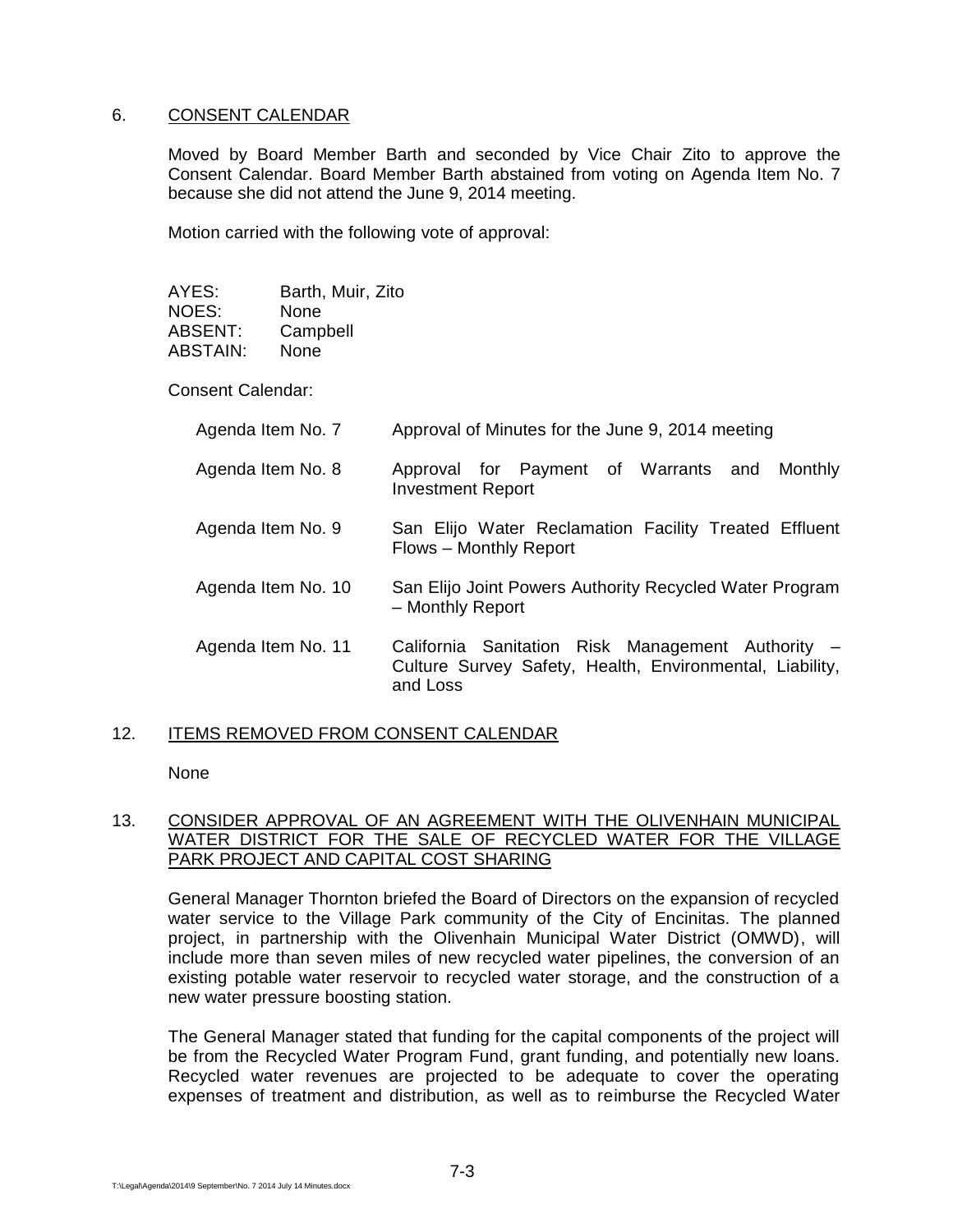Program Fund a minimum of \$45,000 per year until the full value of the capital investment has been captured.

Moved by Chair Muir and seconded by Vice Chair Zito to:

- 1. Approve the 2014 OMWD Recycled Water Wholesale Agreement and Authorize the General Manager to sign on behalf of the Agency; and
- 2. Approve the Agreement for the Construction of Improvements Related to the Village Park Project and Authorize General Manager to sign on behalf of the Agency.

Motion carried with the following vote of approval:

AYES: Barth, Muir, Zito NOES: None ABSENT: Campbell ABSTAIN: None

### 14. CONSIDERATION OF CONSTRUCTION CONTRACT – SOLANA BEACH STORM WATER DIVERSION STRUCTURE

General Manager Thornton stated that as part of the North San Diego County Cooperative Demineralization Project/IRWM Proposition 84 funding, the SEJPA will construct two storm water diversion structures. These structures will divert urban runoff and first flush storm water from entering the San Elijo Lagoon and the Pacific Ocean. The Encinitas Storm Water Diversion Structure is on-site at the San Elijo Water Reclamation Facility, and was constructed in conjunction with the Advanced Water Treatment project. The Solana Beach Storm Water Diversion Structure is located at Seascape Sur on South Sierra Avenue, where there is a documented history of coliform bacteria in the storm drain system. Bids for the construction of the Solana Beach diverter were received on June 17, 2014. The proposed construction bid of \$131,527 by C.E. Wilson Corporation is within the budget allowance for the project.

Moved by Vice Chair Zito and seconded by Member Barth to:

1. Authorize the General Manager to Award Construction Contract to C.E. Wilson Corporation for an amount not to exceed \$131,527.

Motion carried with the following vote of approval:

| AYES:    | Barth, Muir, Zito |
|----------|-------------------|
| NOES:    | None              |
| ABSENT:  | Campbell          |
| ABSTAIN: | None              |

## 15. GENERAL MANAGER'S REPORT

General Manager Thornton congratulated the City of Solana Beach on finalizing the wastewater conveyance agreement with the City of Del Mar, and stated that SEJPA is